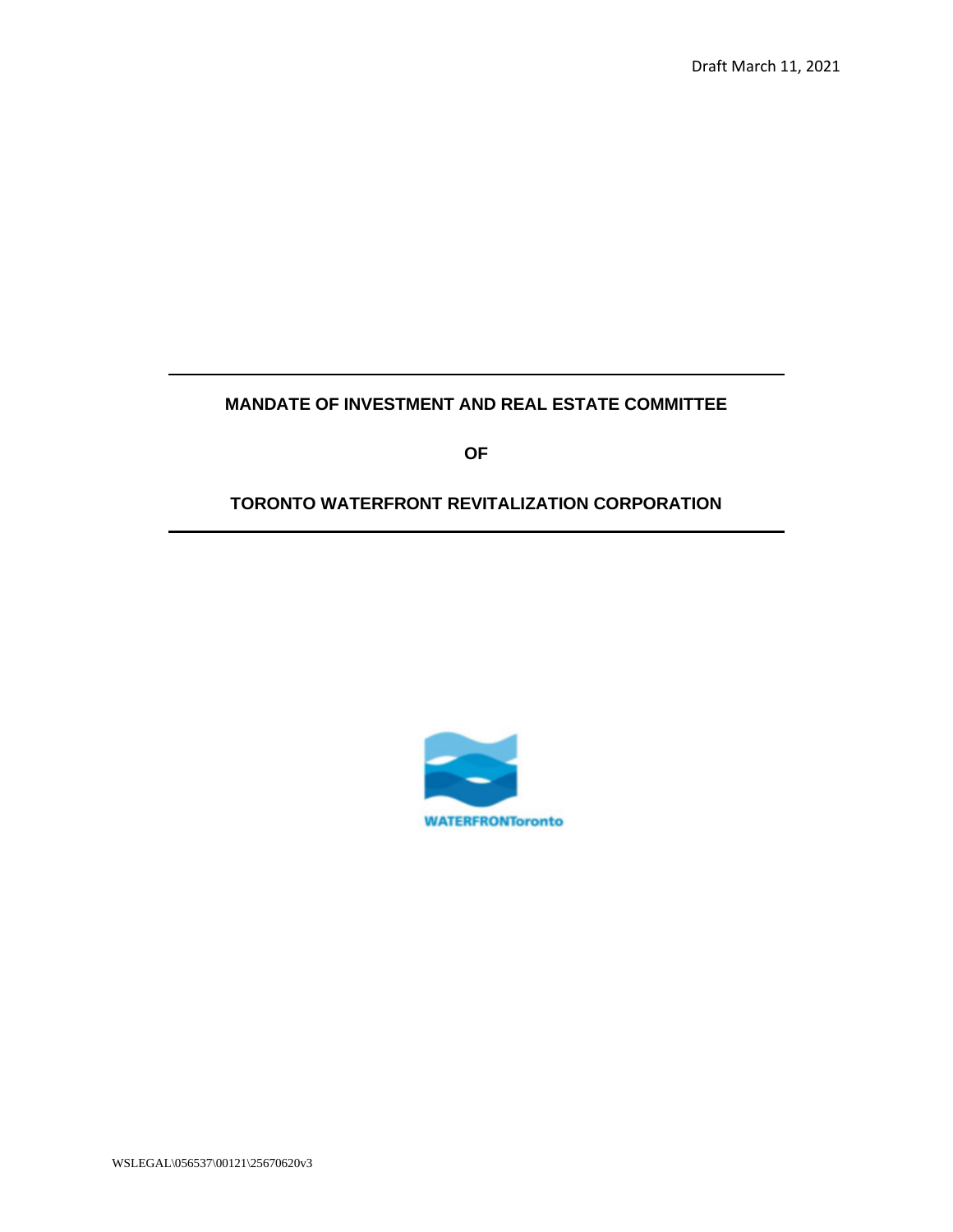

#### **TORONTO WATERFRONT REVITALIZATION CORPORATION**

#### **Mandate of Investment and Real Estate Committee**

#### **Effective Date: March 25, 2021**

#### **Purpose**

The Investment and Real Estate Committee (the "**Committee**") is a committee of the board of directors (the "**Board of Directors**") of the Toronto Waterfront Revitalization Corporation (the "**Corporation**"). The primary function of the Committee is to assist the Corporation in fulfilling its oversight responsibilities by evaluating and making recommendations to the Board of Directors in respect of:

- (i) Real estate acquisitions and divestitures;
- (ii) Major development projects; and
- (iii) Any matters which the Board of Directors may determine from time to time.

#### **Authority of the Committee**

- 1. The Board of Directors authorizes the Committee to:
	- (a) Perform its responsibilities under this Mandate;
	- (b) Provide strategic review and advice in respect of the matters described in this Mandate;
	- (c) Oversee the Corporation's risk management policies relevant to this Mandate and ensure that those policies are implemented appropriately;
	- (d) Require the Chief Executive Officer of the Corporation (the "**Chief Executive Officer**")and other senior officers of the Corporation, and invite any others it deems to have relevant experience and expertise, to attend or participate in any meeting of the Committee (each, a "**Meeting**") from time to time;
	- (e) Communicate expectations and the nature, timing and extent of the Committee's informational needs to management of the Corporation; and
	- (f) Oversee any real estate-related tasks assigned to the Committee by the Board of Directors.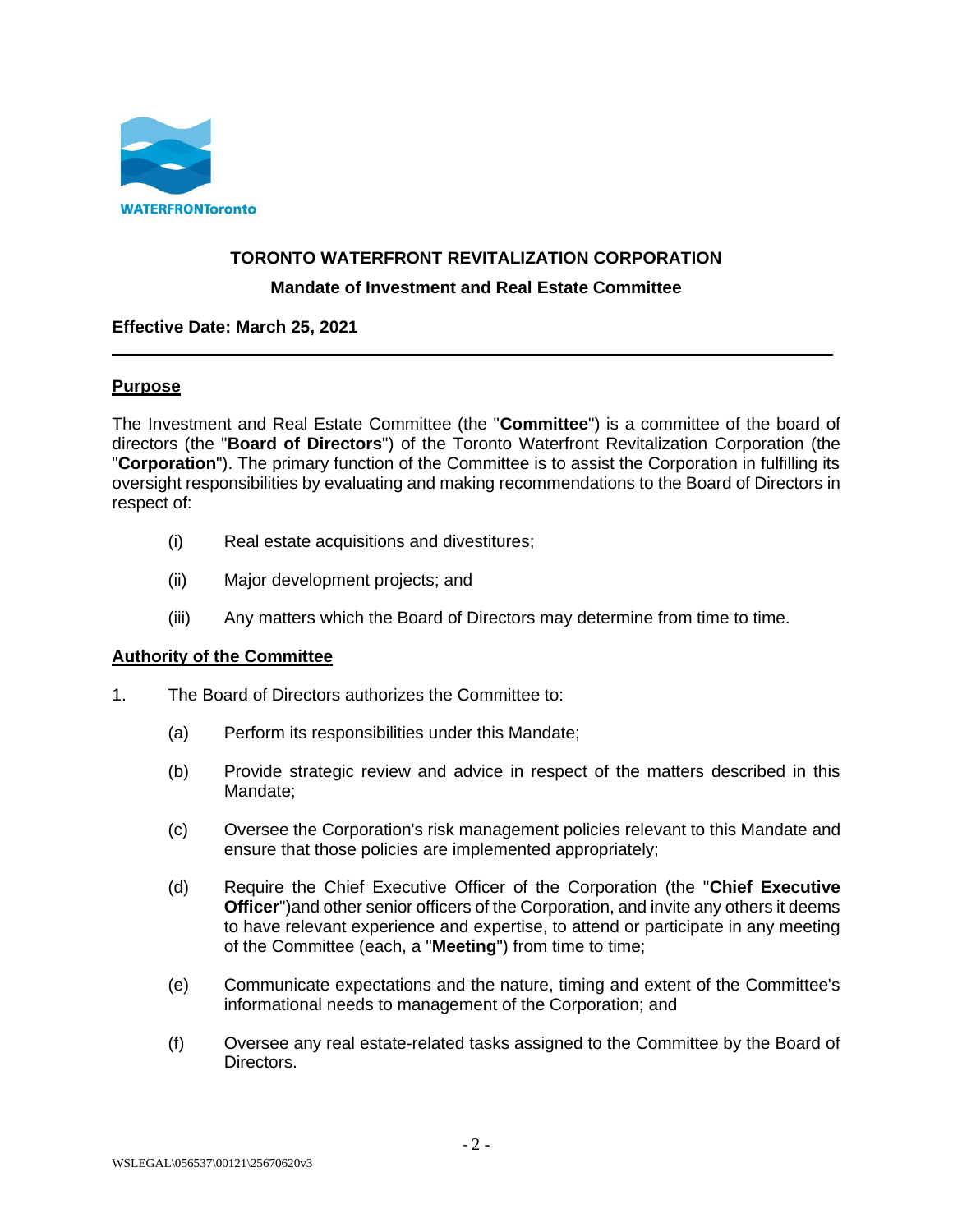2. The Committee may access all records and information of the Corporation that it considers necessary or desirable for the performance of its duties. The Committee may gather information relevant to any matter within its scope of responsibility and retain, at the expense of the Corporation, independent advisors to assist the Committee in performing its duties. Each member of the Committee shall be entitled, to the fullest extent permitted by law, to rely on the accuracy of information provided by persons from within or from outside the Corporation provided that the member acts in good faith and exercises their judgement reasonably in the circumstances.

#### **Composition and Procedures of the Committee**

- 3. The Committee will be appointed by the Board of Directors and will be composed of no fewer than three Directors (each, a "**Member**"). The Committee will be chaired by a member of the Board of Directors (each, a "**Director**") appointed by the Board of Directors (the "**Chair of the Committee**"). The Corporate Secretary of the Corporation (the "**Corporate Secretary**") will be the secretary of the Committee and may appoint a nominee to act as recording secretary for a Meeting.
- 4. Each Member will serve at the pleasure of the Board of Directors and will cease to be a Member (i) when determined by the Board of Directors, (ii) upon removal by the Board of Directors, (iii) upon termination of the Member's tenure as a Director for any reason whatsoever, or (iv) as required the by-laws or policies of the Corporation or by law.
- 5. The Board of Directors may fill vacancies in the Committee from time to time, and for the period of time that a vacancy exists the remaining Members may exercise all powers of the Committee, provided that a quorum of Members is in attendance at a Meeting at which those powers are exercised.

### **Meetings of the Committee**

- 6. The Chair of the Committee, the Corporate Secretary or any two Members may call **Meetings**
- 7. Notice of a Meeting, including the date, time, and place of the Meeting, must be provided to each Member at least two days before the date of the Meeting, unless any of these requirements is waived by all Members. The agenda of the Meeting and supporting materials (if any) must be given to each Member prior to the Meeting to allow each Member to properly review and consider the agenda and materials.
- 8. The Chair of the Committee, in consultation with the Members, and, as he or she considers appropriate, with any of the other Directors, the Chief Executive Officer, the Chief Development Officer, the Corporate Secretary and other senior officers, is responsible for establishing the agenda of each Meeting.
- 9. The powers and authority of the Committee may be exercised at a Meeting only if a quorum is present.
- 10. A quorum for a Meeting is two Members.
- 11. Members may attend any Meeting in person or by telephone, video or other digital means.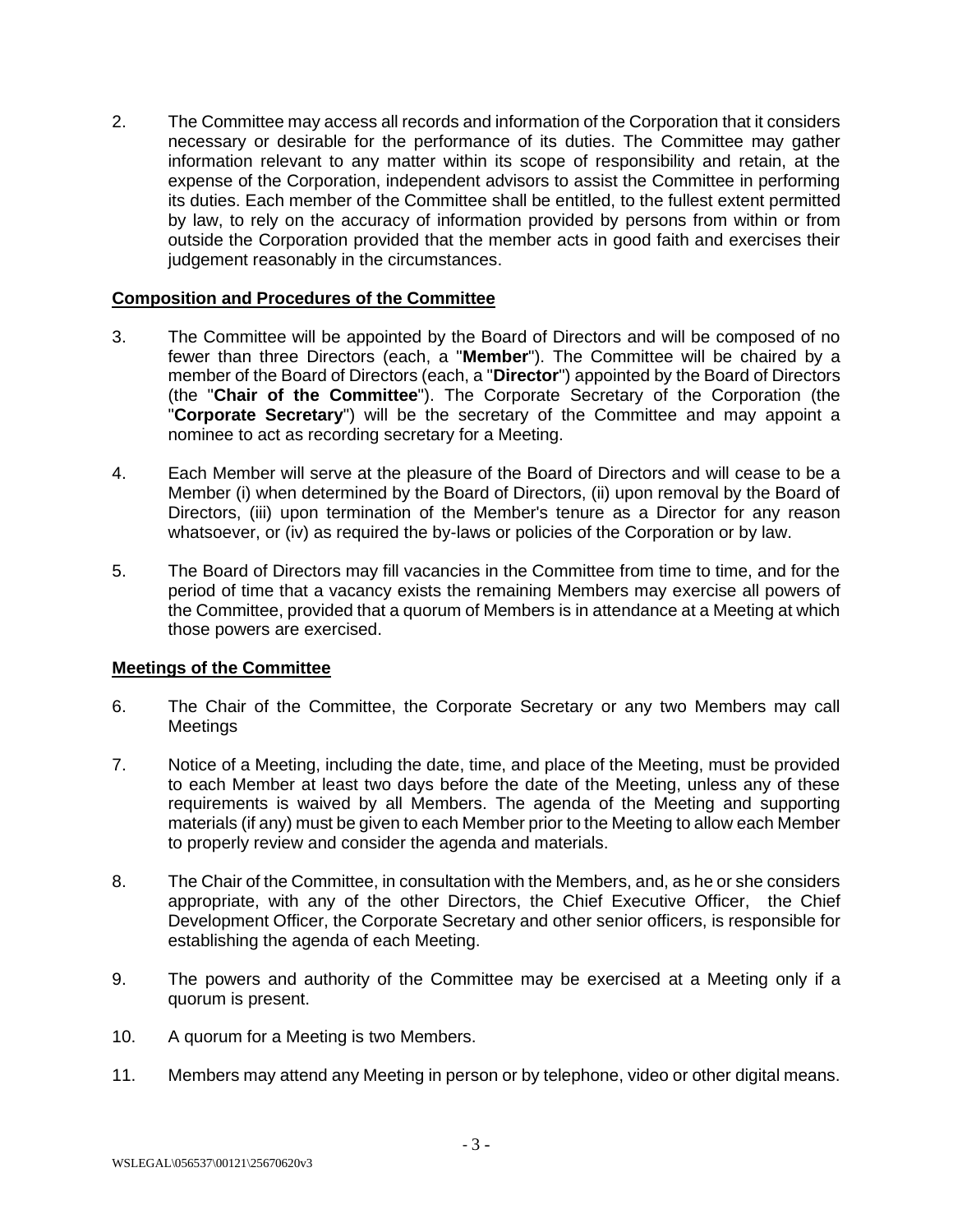- 12. A Director, who is not a Member, may attend, but not vote at, a Meeting. The Chief Executive Officer, and the Chief Development Officer will be invited to all Meetings (other than closed Meetings), but may not vote at Meetings.
- 13. If the Chair of the Committee is unable to attend a Meeting, the other Members in the attendance at the Meeting may appoint a Member to chair the Meeting.
- 14. The Chair of the Committee or the substitute chair (as applicable) may vote on any matter at a Meeting, but will not have a second or casting vote.
- 15. The Corporate Secretary or his or her nominee (if applicable) will prepare and maintain minutes of each Meeting. Minutes will be available to each Member and to any other Director upon request.

#### **Duties and Responsibilities of the Committee**

The Committee will evaluate and make recommendations to the Board of Directors with respect to, or approve as indicated, the following matters:

#### **(a) General Responsibilities**

The Committee will:

- (i) Create and maintain a Committee work plan for the year, and monitor its performance;
- (ii) Review and assess this Mandate at least annually, and refer its assessment and any proposed revisions to the Human Resources, Governance, and Stakeholder Relations Committee;
- (iii) Report and make recommendations periodically to the Board of Directors and any other applicable Committee of the Board on the matters covered by this Mandate, including without limitation, matters relating to Environmental, Social and Governance considerations; and
- (iv) Perform any other activities consistent with this Mandate, the by-laws of the Corporation, and applicable law, as the Committee or the Board of Directors deems necessary or appropriate.

### **(b) Major Development Projects**

The Committee will:

- (i) Review and evaluate for recommendation to the Board of Directors development projects to be undertaken by the Corporation where the proceeds to, or expenditures by, the Corporation are reasonably expected to be equal to or greater than **\$5,000,000 (**"**Major Development Projects**");
- (ii) Recommend for approval by the Board of Directors the developers to be engaged by the Corporation to assist with the implementation of Major Development Projects, and the key terms and conditions of those engagements; and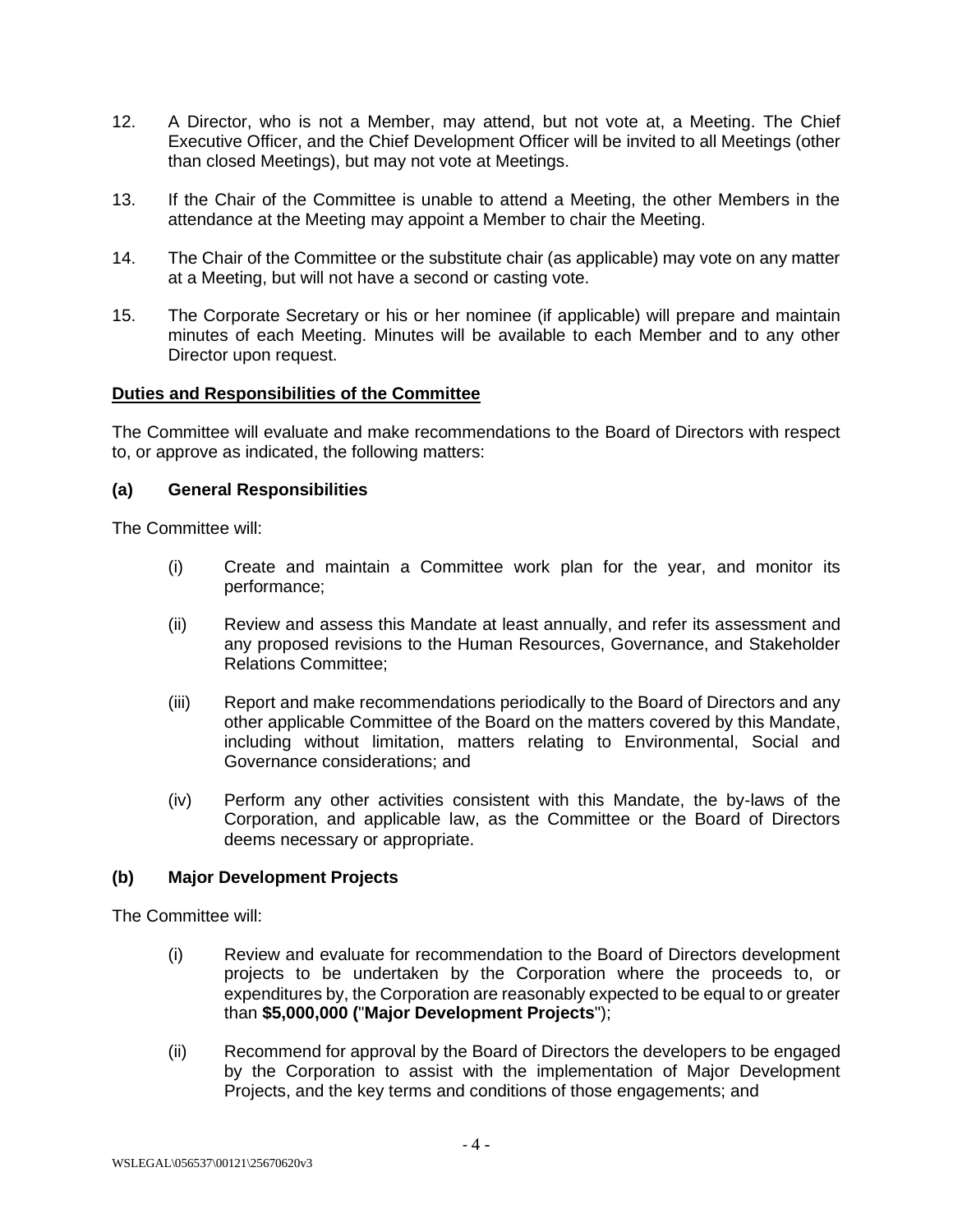(iii) Oversee the implementation and execution of all Major Development Projects approved by the Board of Directors if, to the extent, and in the manner, the Committee considers appropriate.

### **(c) Real Estate**

The Committee will:

- (i) Review and evaluate for recommendation to the Board of Directors:
	- 1. Real estate acquisitions and divestitures proposed by management; and
	- 2. Real property leases where the proposed expenditures, or receipts, by the Corporation over the life of the lease are reasonably expected to exceed \$2,000,000; and
- (ii) Oversee the implementation and execution of all real estate transactions approved by the Board of Directors.

## **(d) Governance Framework and Protocols**

The Committee will provide strategic review and recommendations to the Board of Directors on appropriate governance frameworks and protocols for overseeing Major Development Projects and real estate acquisitions, divestitures, and leasing (together, the "**Governance Framework and Protocols**"). Without limitation, the Governance Framework and Protocols will address:

- (i) Communication with governments and other stakeholders;
- (ii) Reporting to the Board of Directors;
- (iii) Seeking approval by the Board of Directors as required under this Mandate or the by-laws or policies of the Corporation; and
- (iv) Processes for selecting and engaging developers to assist with Major Development Projects or as the Committee may otherwise determine in its discretion.

### **(e) Other Duties and Obligations**

The Committee will undertake such other duties and obligations, and have such other powers, as may be assigned to it by the Board of Directors from time to time.

### **Responsibilities of the Chair of the Committee**

The Chair of the Committee is responsible for the management and effective performance of the Committee and to provide leadership to the Committee in fulfilling this Mandate. The responsibilities of the Chair of the Committee include:

(i) Working with the Chair of the Board of Directors, the Chief Executive Officer, the Chief Development Officer and the Corporate Secretary to establish the frequency of Meetings and the agendas for Meetings;